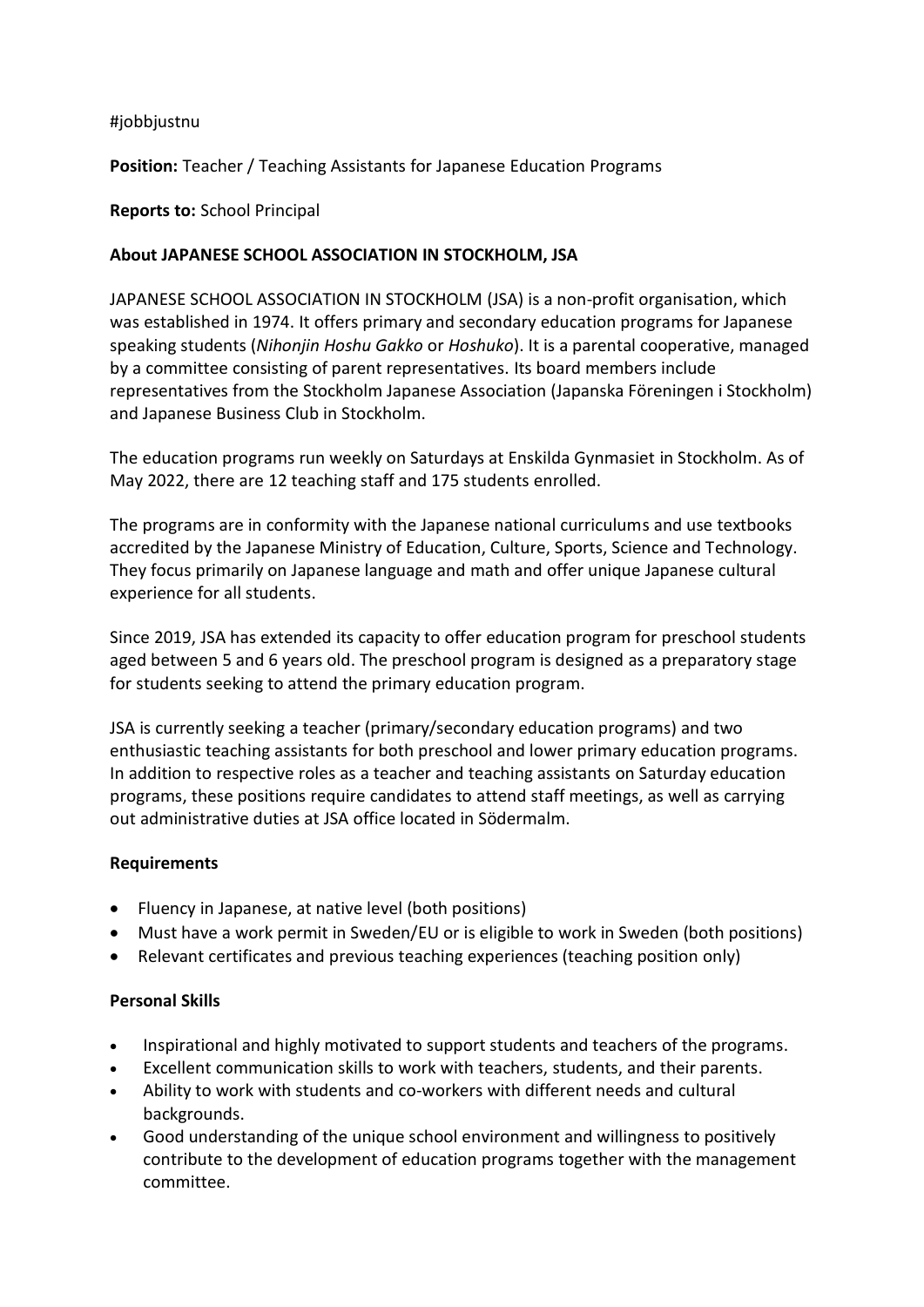# **Working Hours**

- Working hours: Saturdays, 8:30 AM to 14:30 PM (Teacher)/ 8:40 AM to 14:10 PM (Teaching assistants)
- Period: primarily Saturdays from mid-August 2022 until late March 2023 (both positions)

# **Contract**

• Starting from mid-August 2022 (both positions)

## **Recruitment Process**

Please submit both resume and cover letter written in Japanese to JSA. Short-listed candidates will be contacted by JSA for first interview with the school principal. JSA will further contact selected candidates for second interview with JSA representatives.

## **Application**

JSA only accepts applications and enquiries in Japanese. JSA will close applications when the positions are filled.

If you have any questions regarding the advertised positions, please contact JSA by email [\(japanskaskolan@gmail.com\)](mailto:japanskaskolan@gmail.com).

Please note that JSA observes summer vacation during 20 June – 31 July, and during this period there may be delays in response.

### **Employment type**

Part time

### **Working place**

Enskilda Gymnasiet, Tegnérlunden 5, 111 61 STOCKHOLM

### **Office address**

JAPANESE SCHOOL ASSOCIATION IN STOCKHOLM, JSA

HÖGBERGSGATAN 68

118 54 Stockholm

**Contact**